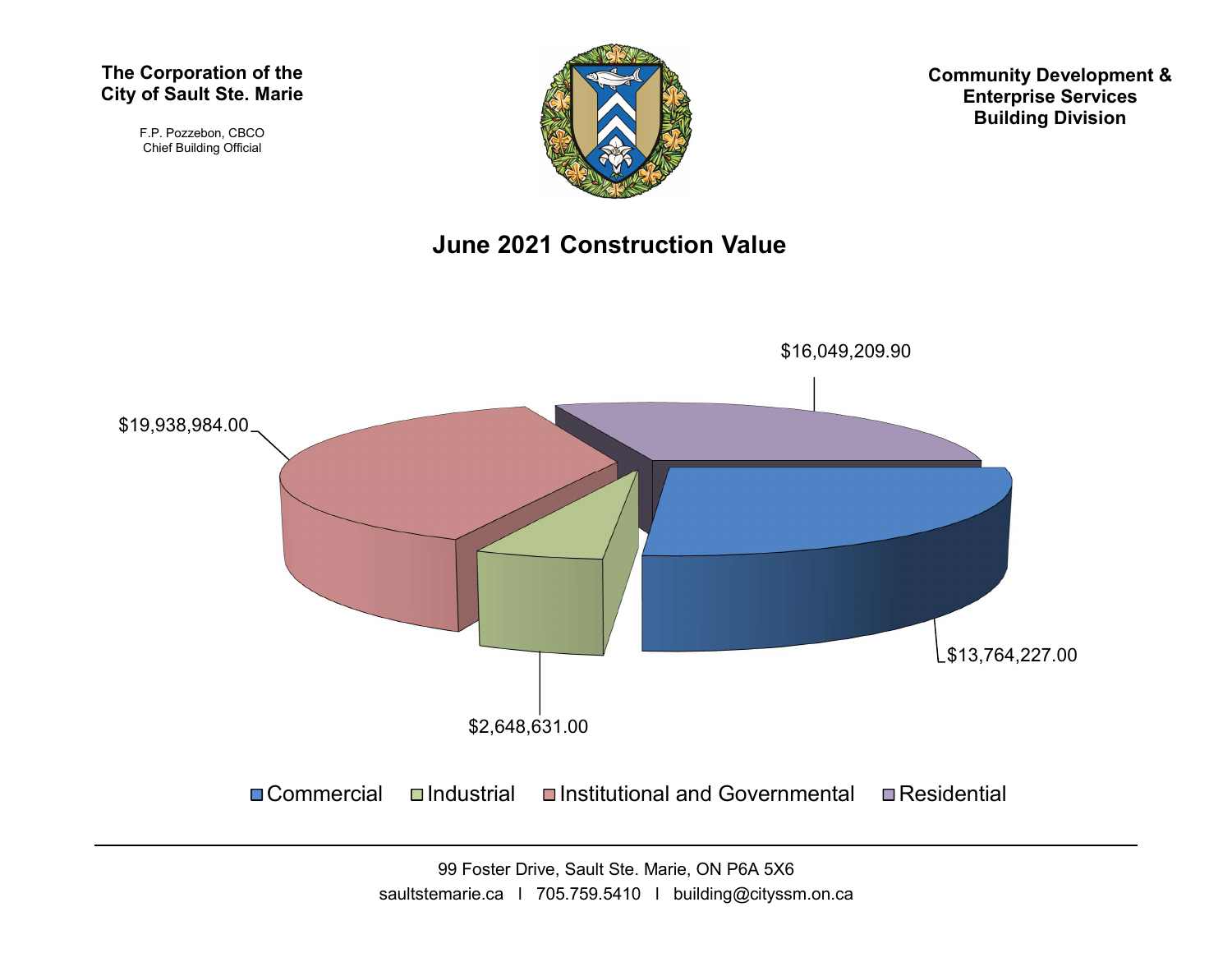

**Public Works and Engineering Services Building Division**

**Tel: (705) 759-5410 Fax: (705) 541-7165**

### **BUILDING PERMITS SUMMARY 2021/06/01 to 2021/06/30**

| <b>Building Type</b>                                     |                                  | <b>New Construction</b>  |                      |                                         | <b>Alterations and Additions</b> |                      | <b>Total</b>                     |                          |                      |
|----------------------------------------------------------|----------------------------------|--------------------------|----------------------|-----------------------------------------|----------------------------------|----------------------|----------------------------------|--------------------------|----------------------|
|                                                          | <b>Num</b><br>of<br><b>Units</b> | Num of<br><b>Permits</b> | <b>Value of Work</b> | <b>Num</b><br><b>of</b><br><b>Units</b> | Num of<br><b>Permits</b>         | <b>Value of Work</b> | <b>Num</b><br>of<br><b>Units</b> | Num of<br><b>Permits</b> | <b>Value of Work</b> |
| <b>Commercial</b>                                        |                                  |                          |                      |                                         |                                  |                      |                                  |                          |                      |
| Hotel, hotel/motel,<br>motor hotel                       | $\pmb{0}$                        | $\mathbf 0$              | \$0.00               | $\pmb{0}$                               | $\mathbf{1}$                     | \$100,000.00         | $\mathbf 0$                      | $\mathbf 1$              | \$100,000.00         |
| Office building                                          | $\pmb{0}$                        | $\mathbf 1$              | \$12,400,000.00      | 0                                       | $\mathbf 1$                      | \$118,000.00         | $\mathbf 0$                      | $\overline{2}$           | \$12,518,000.00      |
| Office complex                                           | $\pmb{0}$                        | $\mathbf 0$              | \$0.00               | 0                                       | 3                                | \$661,227.00         | $\mathbf 0$                      | 3                        | \$661,227.00         |
| Restaurant                                               | $\pmb{0}$                        | $\mathbf 0$              | \$0.00               | 0                                       | 3                                | \$260,000.00         | 0                                | 3                        | \$260,000.00         |
| Retail and wholesale<br>outlets                          | $\pmb{0}$                        | $\mathbf 0$              | \$0.00               | $\mathbf 0$                             | $\mathbf{1}$                     | \$50,000.00          | $\mathbf 0$                      | -1                       | \$50,000.00          |
| Retail complex                                           | $\pmb{0}$                        | $\pmb{0}$                | \$0.00               | 0                                       | 1                                | \$150,000.00         | $\pmb{0}$                        | 1                        | \$150,000.00         |
| Service station,<br>repair garage and<br>specialty shop  | $\mathbf 0$                      | $\overline{0}$           | \$0.00               | $\mathbf 0$                             | $\overline{1}$                   | \$25,000.00          | $\overline{0}$                   | $\overline{\mathbf{1}}$  | \$25,000.00          |
| <b>Total:</b>                                            | $\mathbf 0$                      | $\mathbf{1}$             | \$12,400,000.00      | $\mathbf 0$                             | 11                               | \$1,364,227.00       | $\mathbf 0$                      | 12                       | \$13,764,227.00      |
| <b>Industrial</b><br>Plant for                           | $\mathbf 0$                      | $\mathbf 1$              | \$1,600,000.00       | $\mathbf 0$                             | $\mathbf 0$                      | \$0.00               | $\mathbf 0$                      | $\mathbf{1}$             | \$1,600,000.00       |
| manufacturing,<br>processing and<br>assembling           |                                  |                          |                      |                                         |                                  |                      |                                  |                          |                      |
| Utility building                                         | $\mathbf 0$                      | $\mathbf{1}$             | \$1,048,631.00       | 0                                       | $\mathbf 0$                      | \$0.00               | $\pmb{0}$                        | $\mathbf{1}$             | \$1,048,631.00       |
| Total:                                                   | $\mathbf 0$                      | $\overline{2}$           | \$2,648,631.00       | $\mathbf 0$                             | $\mathbf 0$                      | \$0.00               | $\mathbf 0$                      | $\overline{2}$           | \$2,648,631.00       |
| <b>Institutional and Governmental</b>                    |                                  |                          |                      |                                         |                                  |                      |                                  |                          |                      |
| Day care, nursing<br>home, rest home,<br>home for the bl | 0                                | $\mathbf 0$              | \$0.00               | 0                                       | $\mathbf{1}$                     | \$17,800,000.00      | $\mathbf 0$                      | $\mathbf{1}$             | \$17,800,000.00      |
| Elementary school,<br>kindergarten                       | $\pmb{0}$                        | $\mathbf 0$              | \$0.00               | 0                                       | $\overline{2}$                   | \$1,859,115.00       | $\mathbf 0$                      | $\overline{2}$           | \$1,859,115.00       |
| Library, museum, art<br>gallery, aquarium,               | $\mathbf 0$                      | $\mathbf 0$              | \$0.00               | 0                                       | $\mathbf 1$                      | \$17,869.00          | $\mathbf 0$                      | $\overline{1}$           | \$17,869.00          |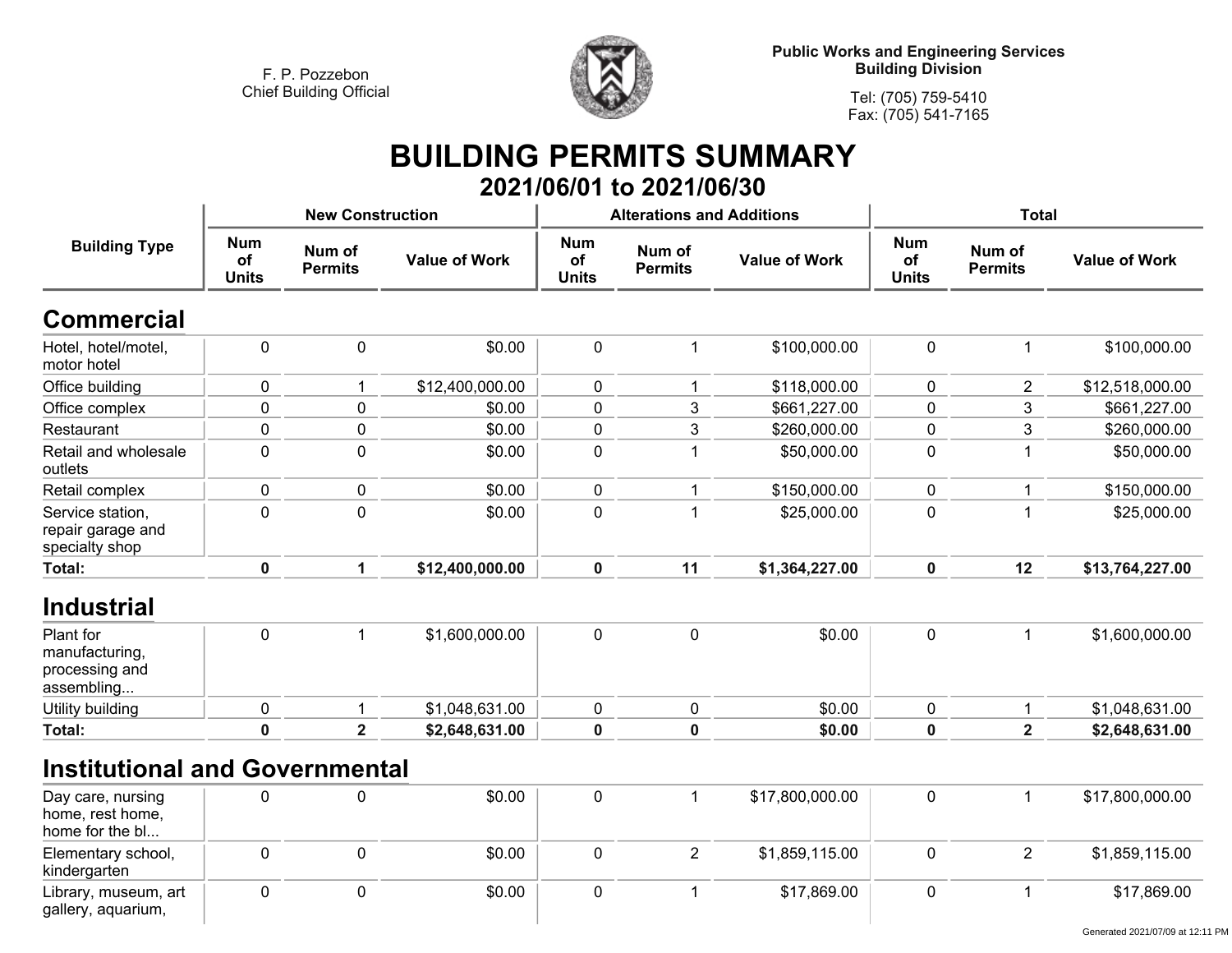| botanical                                                |             |    |                 |                  |     |                 |             |     |                 |
|----------------------------------------------------------|-------------|----|-----------------|------------------|-----|-----------------|-------------|-----|-----------------|
| Religious building                                       | 0           | 0  | \$0.00          | 0                |     | \$5,000.00      | 0           |     | \$5,000.00      |
| University                                               | $\mathbf 0$ | 0  | \$0.00          | 0                | 2   | \$257,000.00    | 0           | 2   | \$257,000.00    |
| Total:                                                   | $\pmb{0}$   | 0  | \$0.00          | 0                | 7   | \$19,938,984.00 | 0           |     | \$19,938,984.00 |
| <b>Residential</b>                                       |             |    |                 |                  |     |                 |             |     |                 |
| Apartment                                                | 0           | 0  | \$0.00          | 0                | 6   | \$203,900.00    | 0           | 6   | \$203,900.00    |
| Apartment -<br>Condominium                               | 0           | 0  | \$0.00          | 0                |     | \$150,000.00    | $\mathbf 0$ |     | \$150,000.00    |
| Row House                                                | 9           | 4  | \$10,950,000.00 | $\mathbf{0}$     | 10  | \$154,000.00    | 9           | 14  | \$11,104,000.00 |
| Semi-Detached or<br>Double (side by<br>side), single-att | $\mathbf 0$ | 0  | \$0.00          | 0                |     | \$9,186.90      | 0           |     | \$9,186.90      |
| Single House                                             |             | 9  | \$2,985,000.00  | $\mathbf{0}$     | 133 | \$1,597,123.00  |             | 142 | \$4,582,123.00  |
| Total:                                                   | 16          | 13 | \$13,935,000.00 | 0                | 151 | \$2,114,209.90  | 16          | 164 | \$16,049,209.90 |
| <b>Grand Total:</b>                                      | 16          | 16 | \$28,983,631.00 | $\boldsymbol{0}$ | 169 | \$23,417,420.90 | 16          | 185 | \$52,401,051.90 |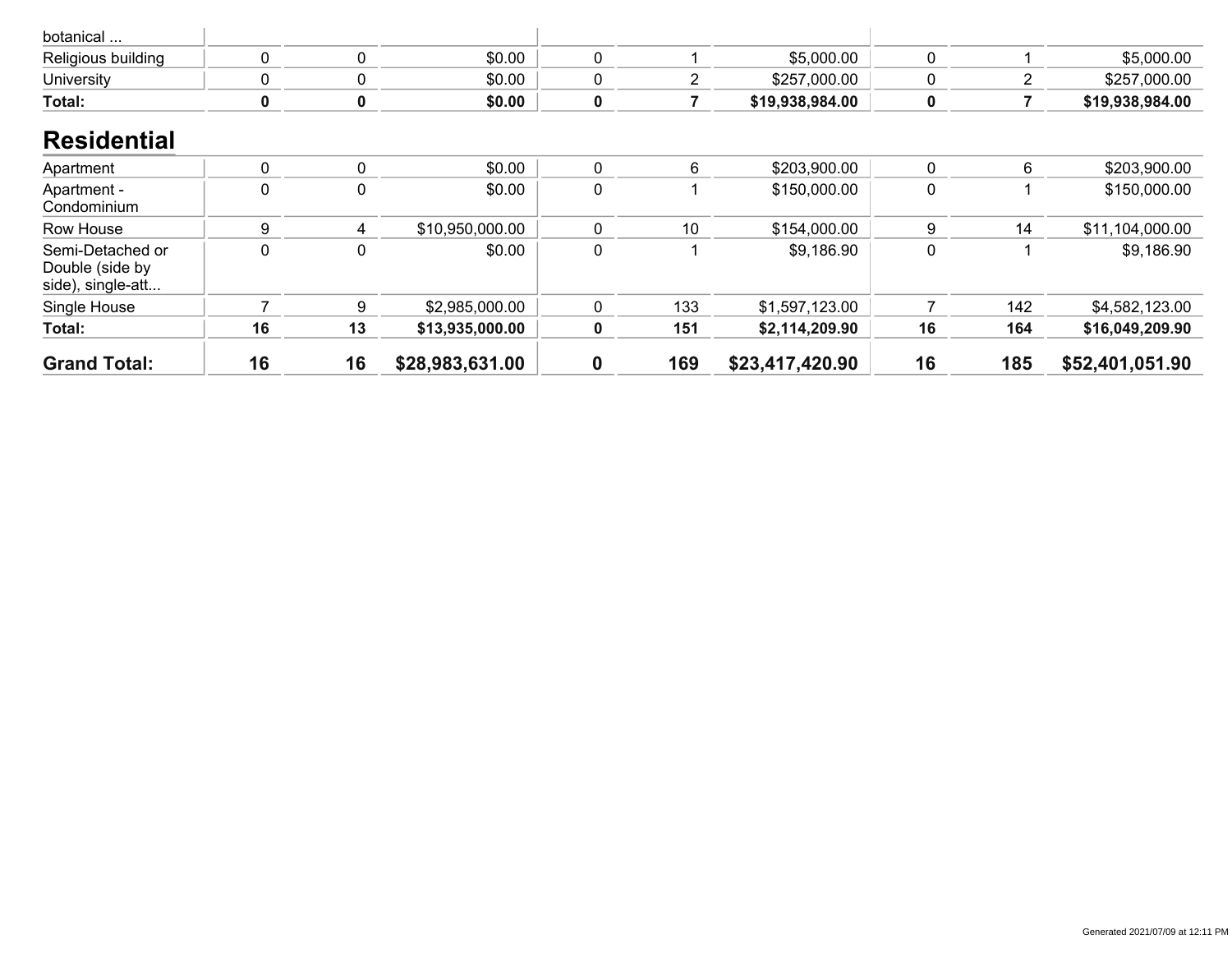

**Public Works and Engineering Services Building Division**

**Tel: (705) 759-5410Fax: (705) 541-7165**

## **DEMOLITION PERMITS SUMMARY 2021/06/01 to 2021/06/30**

| <b>Building</b><br><b>Type</b> | <b>New Construction</b> |                          |                         |                        | <b>Alterations and Additions</b> |                      | <b>Total</b>           |                          |                      |
|--------------------------------|-------------------------|--------------------------|-------------------------|------------------------|----------------------------------|----------------------|------------------------|--------------------------|----------------------|
|                                | Num of<br><b>Units</b>  | Num of<br><b>Permits</b> | Value of<br><b>Work</b> | Num of<br><b>Units</b> | Num of<br><b>Permits</b>         | <b>Value of Work</b> | Num of<br><b>Units</b> | Num of<br><b>Permits</b> | <b>Value of Work</b> |
| <b>Residential</b>             |                         |                          |                         |                        |                                  |                      |                        |                          |                      |
| Single House                   |                         |                          | \$0.00                  |                        |                                  | \$37,900.00          |                        | 6                        | \$37,900.00          |
| Total:                         |                         | O                        | \$0.00                  |                        |                                  | \$37,900.00          | 0                      | 6                        | \$37,900.00          |
| Grand<br>Total:                |                         | 0                        | \$0.00                  | 0                      | 6                                | \$37,900.00          |                        | 6                        | \$37,900.00          |